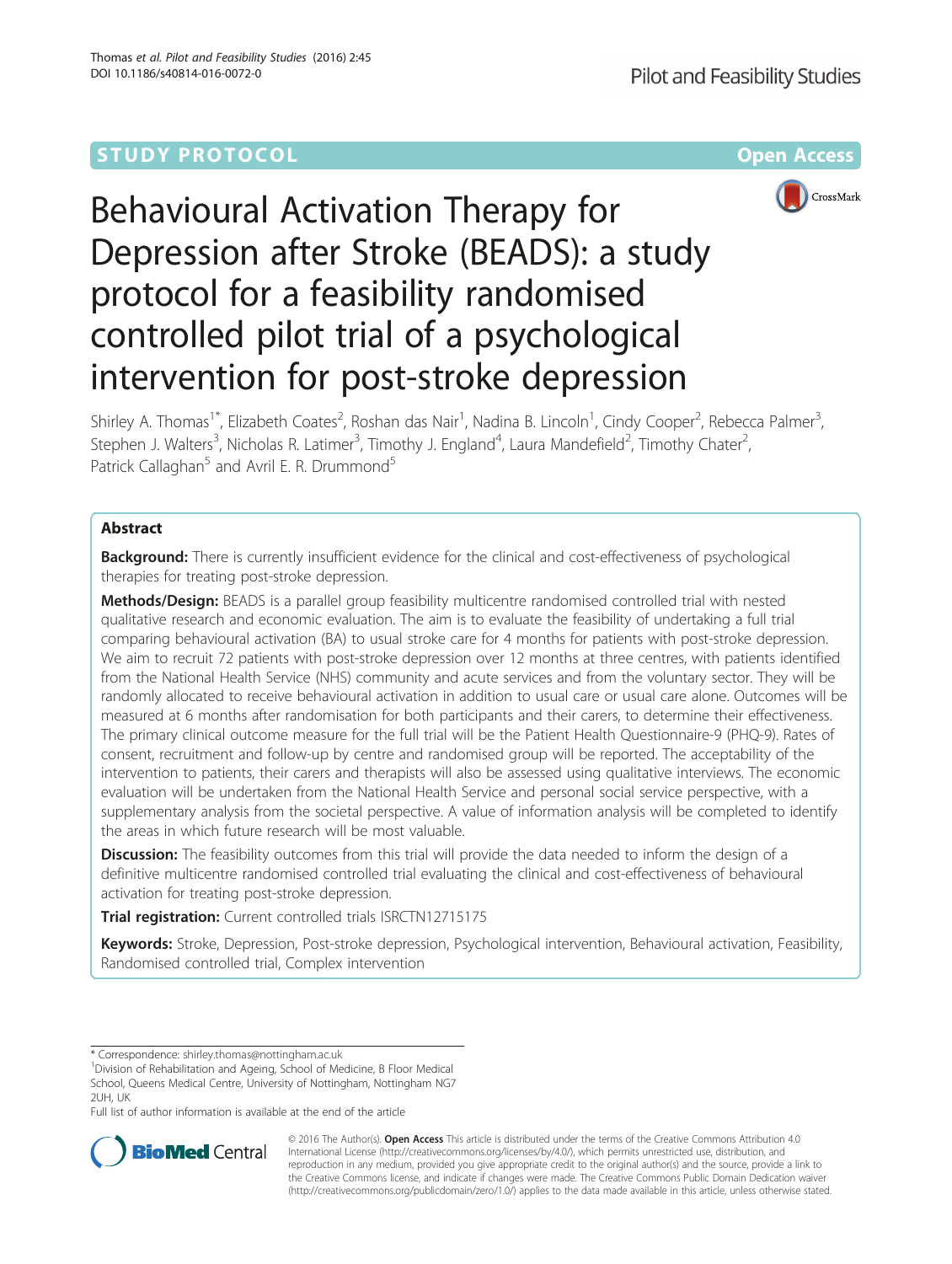### Background

Depression is the most commonly investigated emotional consequence of stroke [\[1\]](#page-9-0) with an average prevalence of 29 %, which remains consistent up to 10 years post-stroke [[2](#page-9-0)]. Effective treatment of depression is important because depression is associated with increased healthcare utilisation [[3](#page-9-0)], worse rehabilitation outcomes [\[4](#page-9-0)–[7](#page-10-0)], increased carer strain [\[8](#page-10-0)] and increased mortality [\[2](#page-9-0), [9\]](#page-10-0). Co-morbid longterm physical health conditions and mental health problems have been found to increase health care costs [\[10\]](#page-10-0). Stroke patients who are depressed may engage less in rehabilitation, which in turn can lead to decreased functional recovery [\[7](#page-10-0)]. Post-stroke depression is also associated with lower quality of life [\[2](#page-9-0), [11](#page-10-0)]. Thus, in addition to improving mood, effective treatment of post-stroke depression is important because it has the potential to improve patients' functional outcomes and quality of life and also reduce strain on their carers. About one third of stroke patients have aphasia [\[12](#page-10-0), [13](#page-10-0)] and approximately 70 % will have cognitive impairment [\[14](#page-10-0), [15\]](#page-10-0). Aphasia can affect all communication modalities including speaking, understanding, reading and writing. Stroke survivors with aphasia may be particularly susceptible to poststroke depression [[16, 17\]](#page-10-0).

There is currently insufficient evidence for the clinical and cost-effectiveness of psychological therapies for treating post-stroke depression [\[18\]](#page-10-0). Trials of brief psychosocial behavioural intervention plus antidepressant [[19](#page-10-0)] and motivational interviewing [[20](#page-10-0), [21](#page-10-0)] reduced poststroke depression but these studies recruited patients early after stroke and excluded those with severe communication or cognitive problems, so these findings may not be applicable to all patients with post-stroke depression. There is evidence from single-case design studies that some patients with post-stroke depression improve following cognitive behavioural therapy (CBT) [\[22, 23](#page-10-0)]. However, the only randomised controlled trial of CBT for poststroke depression found no significant difference between those patients who received CBT, an attention placebo or usual care [[24](#page-10-0)].

A psychological intervention which may be suitable for stroke patients is behavioural activation (BA) therapy. BA is based on the behavioural model of depression, where depression is believed to result from a lack of response-contingent positive reinforcement [[25](#page-10-0)]. Positive reinforcement is dependent on the person's actions [[26](#page-10-0)] and reduction in activity can lead to loss of reinforcement. Stroke can result in a loss or restriction of rewarding activities and interactions (such as everyday activities, hobbies and social interactions) and this loss may lead to depression. BA aims to increase activity level, particularly the frequency of pleasant events, to improve mood. BA is effective at treating depression in adults in primary care settings, older adults and patient/carer dyads with dementia, and has comparable effectiveness to CBT [[27](#page-10-0)–[32\]](#page-10-0).

A multicentre randomised controlled trial, the Communication and Low Mood: CALM trial [[33\]](#page-10-0)  $(n = 105)$ evaluated BA, delivered by an assistant psychologist, for treating low mood in stroke patients with aphasia. This found that mood was significantly better at 6-month follow-up in those who received BA compared to usual clinical care. The transferability of BA to hard-to-reach populations, such as those with aphasia and severe cognitive problems [\[34, 35](#page-10-0)], adds to its potential as a psychological intervention after stroke. Given that the CALM trial demonstrated that it was possible to deliver BA to a group of patients usually excluded from psychological interventions, there is significant potential for using BA for treating all stroke patients with depression.

However, as the CALM trial was not conducted with the wider stroke population, a more robust pilot study is now required to inform any future proposal for a definitive multicentre randomised controlled trial (RCT) evaluating the clinical and cost-effectiveness of BA for treating post-stroke depression [[36](#page-10-0)–[38\]](#page-10-0). Therefore, the BEADS trial is looking at the feasibility of delivering BA to all patients with post-stroke depression and the feasibility of proceeding to a definitive trial. This study will provide information on feasibility and clinical outcomes of BA for treating post-stroke depression and its acceptability to patients, carers and therapists. The results of this study will also provide data on the feasibility of delivering the BA intervention in the National Health Service (NHS) as part of routine clinical practice.

#### **Objectives**

The overarching aim of the BEADS trial is to explore the feasibility of a study to investigate the clinical and costeffectiveness of behavioural activation therapy for people with post-stroke depression. The primary objective is to determine the feasibility of proceeding to a definitive trial, based on

- a. Feasibility of recruitment to the main trial
- b. Acceptability of the research procedures and measures
- c. Appropriateness of the baseline and outcome measures for assessing impact
- d. Retention of participants at outcome
- e. Potential value of conducting the definitive trial, based upon value of information analysis

The secondary objective is to determine the feasibility of delivering the behavioural activation therapy intervention with patients with post-stroke depression, based on

- a. Acceptability of behavioural activation therapy to participants, carers and therapists
- b. Feasibility of delivering the intervention by assistant psychologists or low-intensity psychological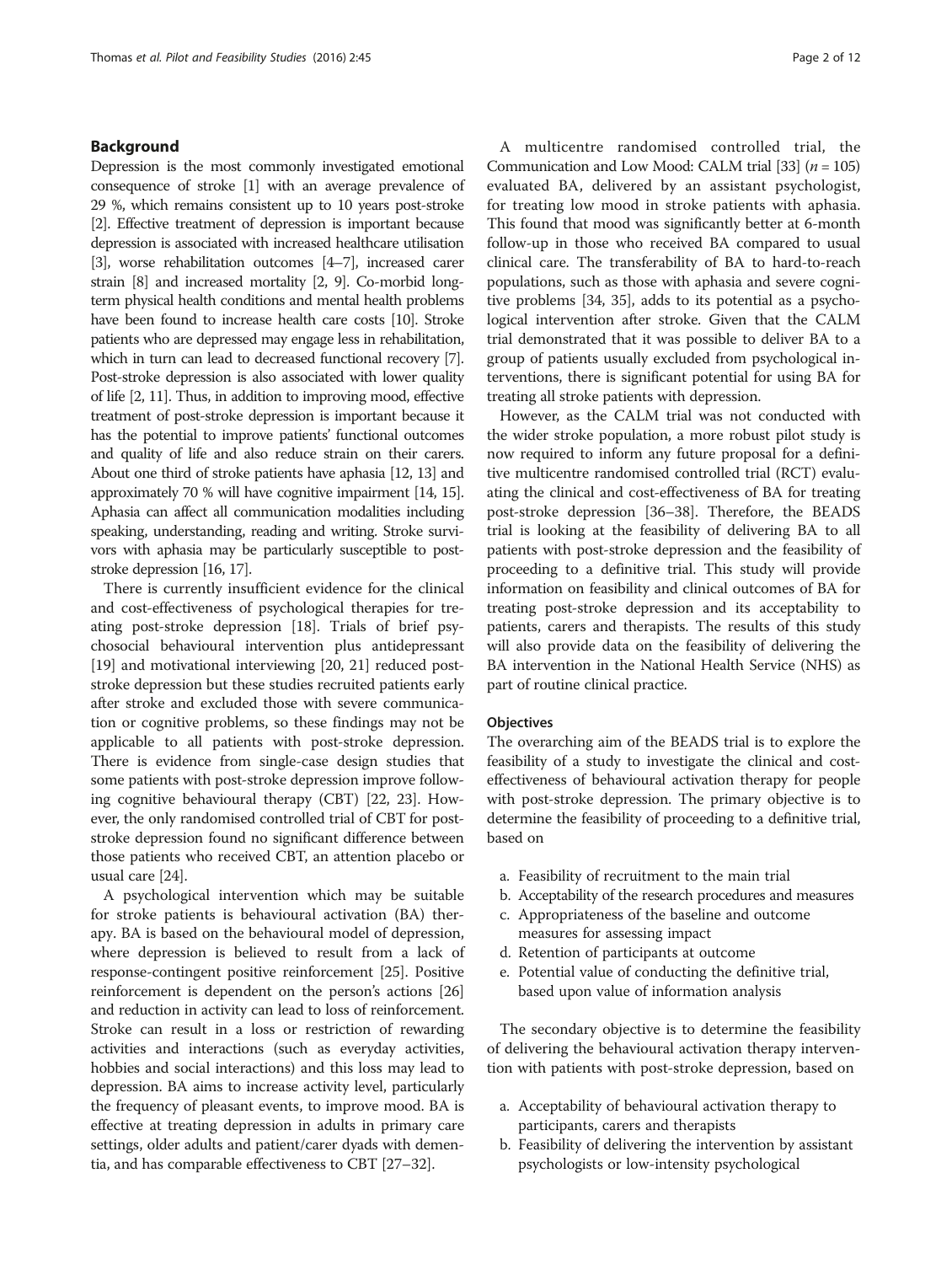wellbeing practitioners under the supervision of an experienced mental health practitioner

- c. Documentation of 'usual care' using a healthcare resource use questionnaire
- d. Treatment fidelity of the behavioural activation therapy
- e. Feasibility of delivery of behavioural activation therapy within current services and within a definitive trial
- f. Estimate the sample size required for the main RCT

## Methods/Design

BEADS is a parallel group feasibility multicentre randomised controlled trial design, with nested qualitative research, comparing behavioural activation therapy to usual stroke care for patients with post-stroke depression.

#### Setting and participants

Participants will be recruited from three centres (Sheffield, Derby, and Mansfield). Participants will be identified through NHS hospital stroke databases, community stroke team databases, hospital stroke wards, caseloads of community and acute stroke teams and the voluntary sector (stroke and aphasia groups).

Participants will be included in the study if they

- 1. Have a diagnosis of ischaemic or haemorrhagic stroke
- 2. Are aged 18 years or over
- 3. Are living in community settings (including nursing homes)
- 4. Are a minimum of 3 months and a maximum of 5 years post-stroke and
- 5. Are identified as depressed. Depression is defined in two ways:
	- a. For participants who are able to complete the Patient Health Questionnaire-9 (PHQ-9 [[39\]](#page-10-0)): a score of ≥10 on the PHQ-9, or;
	- b. For participants with communication difficulties or severe cognitive difficulties who are unable to complete the PHQ-9: a score of at least 50/100 on Visual Analog Mood Scales (VAMS) Sad item [\[40\]](#page-10-0)

Participants will be excluded from the study if they

- 1. Had a diagnosis of dementia prior to the stroke (based on self-report by patient/carer)
- 2. Were receiving medical or psychological treatment for depression at the time at which they had their stroke (based on self-report by patient/carer)
- 3. Are currently receiving psychological intervention
- 4. Have communication difficulties that would impact on their capacity to take part in the intervention

(based on assessment with the Consent Support Tool [\[41\]](#page-10-0) for people with aphasia)

- 5. Have visual or hearing impairments that would impact on their capacity to take part in the intervention (based on the therapist's discretion at baseline assessment)
- 6. Were unable to communicate in English prior to the stroke or do not have mental capacity to consent to take part in the trial.

The criteria are designed to identify those who would be suitable for the intervention were it to be offered within clinical practice. All reasons for patient exclusion will be recorded.

#### Recruitment

The specific process for recruitment will vary according to where the participant is recruited from. Clinical teams will send invitation letters to those on the hospital or community stroke databases of discharged patients. Patients will be sent a postal pack containing a covering letter, participant information sheet, reply slip, PHQ-9, VAMS Sad and prepaid envelope. Patients who are interested in taking part will return the completed PHQ-9 and VAMS Sad with the reply slip and this will be taken as implied consent to subsequent contact by the therapist. Those who are identified as not being depressed will be contacted by the therapist to be thanked for their interest and will be informed that they are not eligible. People who score as depressed but decline to participant or are identified as not meeting the remainder of the inclusion criteria then they would be advised to contact their GP. The therapist will contact patients classified as depressed to arrange a visit to check the participant meets the remainder of the inclusion criteria, to explain the study and formally invite those who are eligible to take part. At this point, they will also obtain informed consent and complete baseline assessments.

Alternatively, research nurses will visit hospital stroke wards, and members of the community and acute stroke teams will be asked to identify potential participants and seek their permission to be contacted by the research team. The therapist at each centre will also seek permission to attend stroke and aphasia groups in their locality to explain the study to group members in order to identify potential participants. Willing patients will then be contacted by phone to tell them more about the research and arrange a home visit during which they will complete the screening measures, or they can request a postal recruitment pack. During the home visit (or by post), those patients who are identified as not being depressed will be thanked for their interest and will be informed that they are not eligible. For patients who are classified as depressed, the therapist will either (a)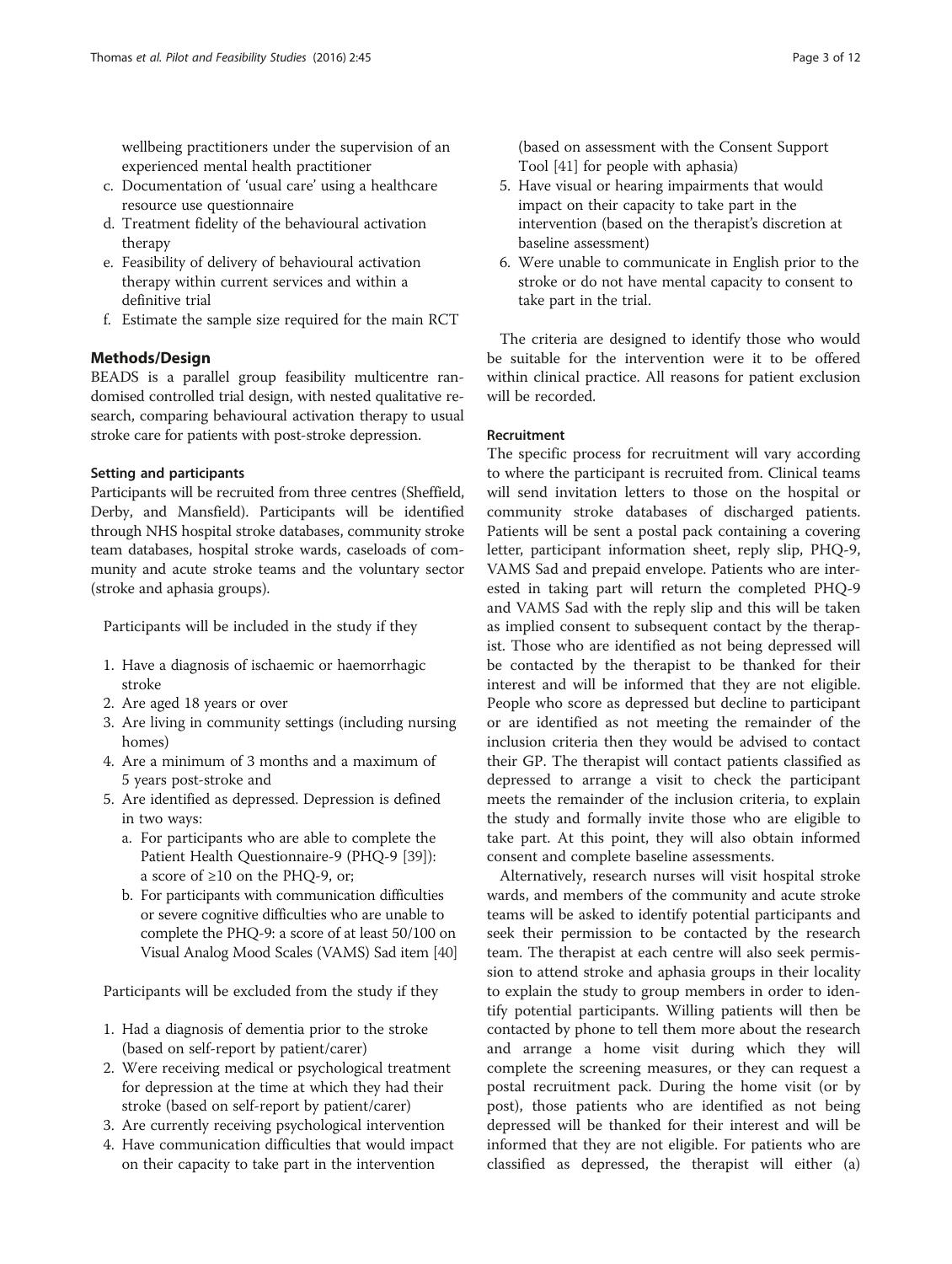arrange a subsequent home visit or (b) continue with recruitment of the participant. Informed consent will be taken from eligible patients, who can then be entered into the study and randomised accordingly (See Fig. 1).

Self-referrals will be facilitated by advertising the study in newsletters of relevant charities and societies. Posters will also be displayed in local voluntary sector groups, libraries and local community centres so that potential participants can contact the local research team. The methods of identifying potential participants have been kept broad to allow assessment of the optimum recruitment strategy for the definitive study.

Carers of trial participants will be recruited via the trial participants during the initial home visit. They will be asked to complete the baseline and 6-month outcome assessment questionnaires.

#### Randomisation and blinding

Participants will be randomised at baseline (after informed consent and baseline assessments) in equal proportions to BA or usual stroke care. Several clinical assessments will be taken at baseline: socio-demographic and stroke characteristics; Frenchay Aphasia Screening Test [[42\]](#page-10-0)—to assess communication difficulties; Montreal Cognitive Assessment [[43](#page-10-0)]—to screen for cognitive impairment; and the Modified Rankin Scale [[44](#page-10-0)]—to assess overall disability. These measures will be used to describe the baseline characteristics of the recruits.

Randomisation will be stratified by centre and will be conducted using a computer-generated pseudo-random list with random permuted blocks of varying sizes, on a remote, secure internet-based randomisation system created and hosted by the Sheffield Clinical Trials Research Unit

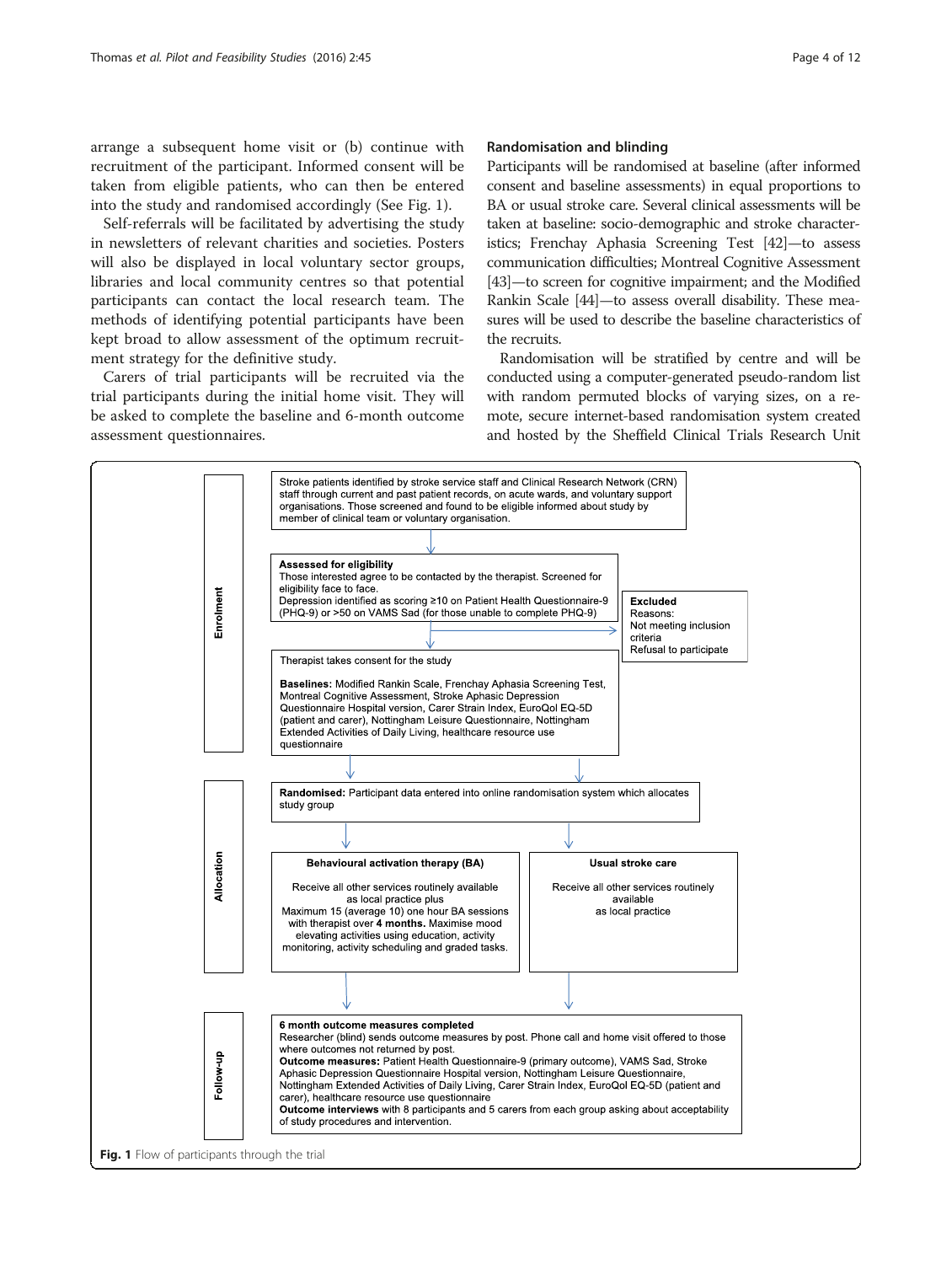(CTRU). Once a participant has consented to the study, the therapist will log into the randomisation system and enter basic demographic information. After this information has been entered, the allocation for that participant will then be revealed to the therapist. Access to the allocation sequence will be restricted to those with authorisation. The sequence of treatment allocations will be concealed until interventions have been assigned and recruitment, data collection and analyses are complete.

It is not possible pragmatically for the participant or therapist to be blind to the group allocation, but the researcher completing 6-month outcome assessments will be blinded and will also have had no involvement in any other aspects of the trial. The researcher will be asked to record whether or not they think they were unblinded and will also be asked to guess the group allocation. We will follow guidelines to minimise unblinding during randomised controlled trials of rehabilitation [[45](#page-10-0), [46](#page-10-0)].

#### Ethical issues

The trial will be conducted in accordance with the ethical principles that have their origin in the Declaration of Helsinki, 1996; the principles of Good Clinical Practice, and the Department of Health Research Governance Framework for Health and Social Care, 2005. Participants will not be paid to participate in the trial. Ethical approval to conduct the study was granted by the National Research Ethics Service Committee for East Midlands—Leicester (ref 15/EM/0014). Local NHS Research and Development approvals have also been given for each participating centre. All trial staff and investigators will endeavour to protect the rights of the trial's participants to privacy and informed consent and will adhere to the Data Protection Act, 1998.

#### Informed consent

Written informed consent will be obtained from all participants who are able to give it. Those who lack the mental capacity to give consent are excluded from the trial. The therapists will explain the details of the trial and provide a participant information sheet, ensuring that the participant has sufficient time to consider participating or not. Informed consent to participate in the trial will be taken before participants undergo any interventions relating to the study. For patients who are physically unable to sign the form (e.g. weakness in dominant hand due to stroke) then consent will be given using a mark or line in the presence of an independent witness (who has no involvement in the trial) who will then corroborate by signing the consent form.

A significant proportion (up to 50–80 %) of the stroke population have some degree of cognitive or language impairment—aphasia. The level of support required to enable a person with aphasia to provide informed consent is dependent upon the severity and profile of the aphasia. In order to provide information in a format consistent

with each individual's language ability, a Consent Support Tool (CST) [\[41\]](#page-10-0) will be used. The therapist will request verbal consent from the potential participant to carry out part A of the CST to determine how appropriate it is to provide the accessible information sheet. If the CST indicates that the potential participant understands less than two key written or spoken words in a sentence, they are likely to find it difficult to understand all the information required to provide informed consent. These participants will be thanked for their time but are not eligible for the study as, despite the intervention using techniques to support the inclusion of those people with reduced language or cognition, the intervention does rely on achieving understanding with support and actively participating in therapeutic communication.

The accessible information sheet will be provided to those who understand at least two key written and spoken words. This follows standard aphasia-friendly principles with one idea presented per page in short simple sentences in large font. Keywords are emboldened and each idea is represented by a pictorial image to support understanding of what the study is about. The therapists will be trained to support understanding further by reading parts of the information aloud and using supportive gestures/actions.

Once the potential participant has been given the information and had sufficient time to ask questions and discuss with family or friends, the therapist will check the individual has capacity to provide informed consent by checking that they understand the information, that they can remember what the study is about and clearly express their decision in the way in which they usually communicate (speaking, writing, using a communication aid). Participants with capacity to provide informed consent who have used the accessible information provision will be provided with an aphasia-friendly consent form and asked to initial all boxes before signing. Where stroke symptoms prevent initialling of boxes or providing written consent, the patient will use a mark or line and a relative/ friend should be asked to witness the fact that the participant is consenting to the study and sign and date the consent form to confirm this on behalf of the participant.

Written informed consent will also be taken from carer and therapist participants for the outcome assessments and qualitative interviews. Should there be any subsequent amendment to the final protocol, which might affect a participant's participation in the trial, continuing consent will be obtained using an amended consent form that will be signed by the participant.

Participants have the right to withdraw from the study at any time. Individuals removed from active participation in the intervention will not be replaced. Reason for withdrawal from the intervention, if known, will be recorded. Participants may be withdrawn from the trial either at their own request or at the discretion of the investigator.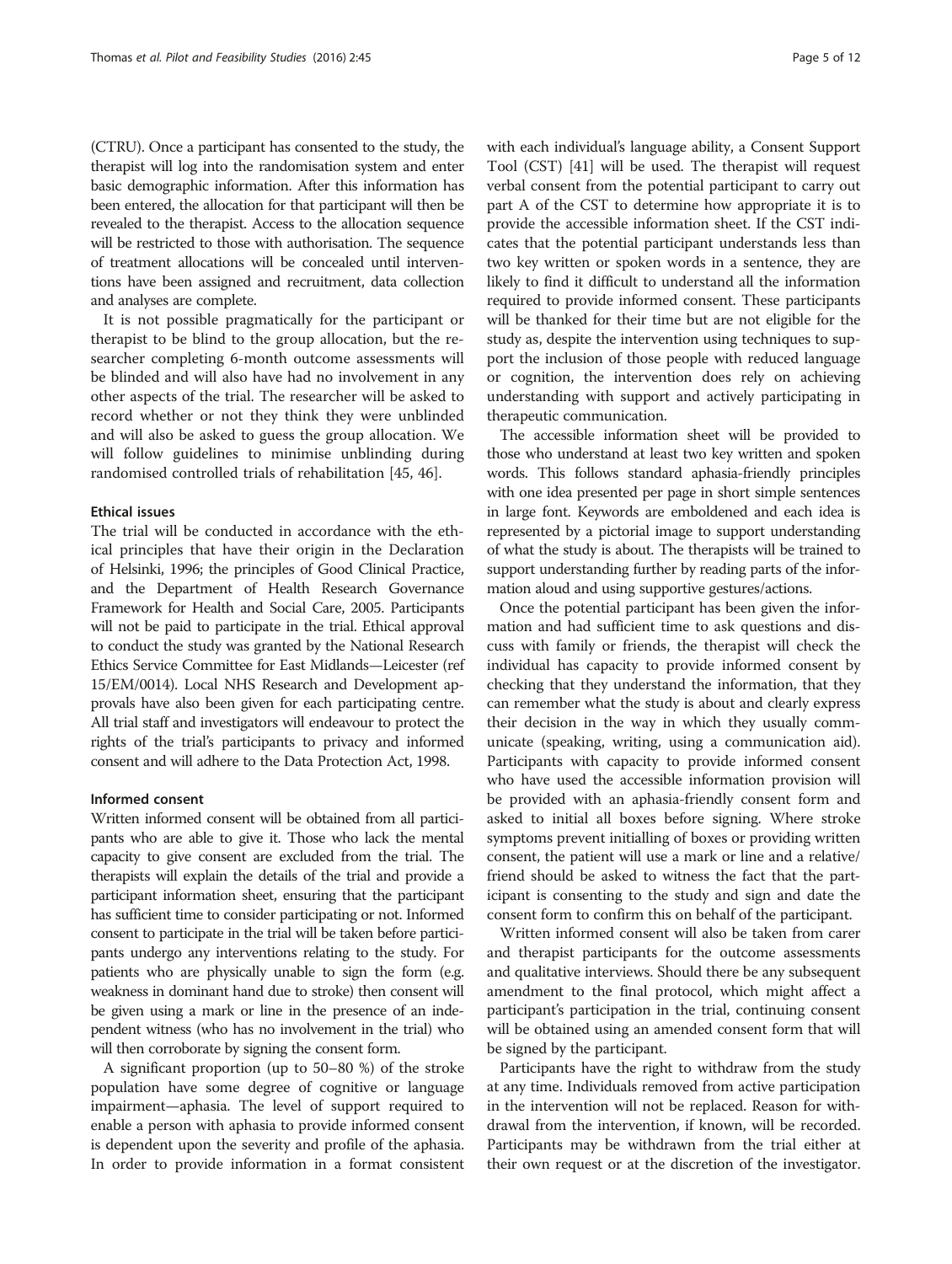The investigator may withdraw a participant in the interest of the participant or due to a deviation from the protocol. Participants may discontinue their allocated intervention or withdraw from the study for the following reasons: withdrawal of consent; changes to their health status preventing their continued participation or failure to adhere to protocol requirements. The participants will be made aware that this will not affect their current or future care. Participation in the study does not mean that access to other services, which are part of usual care, will be compromised.

More specifically, if during the trial there is a patient allocated to the BEADS intervention who subsequently needs clinical psychology input (as per the protocol of the local service) then the BEADS therapist (AP/PWP) will discuss this with the clinical psychologist or clinical lead and the patient and will agree what is best for the patient. If it is agreed that the patient needs immediate clinical psychology input then they would be withdrawn from the BEADS intervention and they will see the clinical psychologist, or be referred to alternative provision, as appropriate to that patient. The patient will be withdrawn from the intervention but not the overall trial, i.e. we will still be able to collect outcome data from them. We will record the number of patients who we withdraw from the BEADS intervention because of a conflict with clinical services.

#### Trial treatment and regimen

#### Intervention arm—behavioural activation therapy

Behavioural activation (BA) therapy is a structured and individualised treatment which aims to increase people's level of activity, particularly the frequency of pleasant or enjoyable events, in order to improve mood. Participants randomised to receive BA will be treated at their place of residence by an assistant psychologist at two centres or low-intensity psychological wellbeing practitioner (PWP) at one centre. They will be offered a maximum of 15 sessions of BA over 4 months, with an expected average of 10 sessions. Therapy sessions will be delivered face to face on an individual basis, at the participants' residences and will last about 1 h. A BA treatment manual was developed for CALM based on the behavioural component of CBT for depression in stroke patients [[22](#page-10-0), [24](#page-10-0)], behavioural therapy with older people [[47](#page-10-0)] and guidelines on conducting therapy with people who have aphasia [[35](#page-10-0), [47, 48](#page-10-0)]. For this trial, this therapy manual will be further revised to cover BA with stroke patients who do not have aphasia and will provide examples and practical guidance relevant to all stroke patients.

The intensity and duration of therapy is based on a study of CBT with stroke patients [\[24](#page-10-0)] and is informed by the CALM study in which participants received an average of nine 1-h sessions over 3 months [[33](#page-10-0)]. Experience and criticism of the CBT trial [\[24](#page-10-0)] was that therapy was too short.

The trial of BA for treating depression in primary care provided 12 sessions over 3 months [\[49\]](#page-10-0) but this was not in a stroke sample and patients with communication and/or cognitive difficulties may require a longer duration of therapy. The duration of therapy has been increased from 3 to 4 months because the CALM study showed that it was difficult to complete sessions in 3 months due to nonavailability of the participant and short-term illness. Extending therapy to 4 months will also allow flexibility to provide therapy visits to support maintenance, as might be provided in clinical practice. The number of therapy sessions will vary according to the needs of the individual and their progress in therapy. The intensity of treatment will be negotiated between the therapist and the participant, based on their progress in achieving their therapy goals.

Goals set during treatment to increase enjoyable activities will be tailored to the individual. BA also includes betweensession tasks to practice exercises and increase activity levels. Behavioural treatment strategies focus on maximising mood-elevating activities. The process of BA involves identifying how the person currently spends their time, identifying activities that they would enjoy doing (this may include resuming previous activities, increasing current activity levels or introducing new activities) and setting goals to increase the number of enjoyable activities.

The BEADS therapy manual presents a programme of BA delivered across 10 sessions, although the number of therapy sessions that a participant has (up to a maximum of 15) will vary according to the needs of the individual, their progress in therapy and their abilities.

Session 1: Introducing behavioural activation therapy for depression after stroke

Session 2: Identifying and agreeing therapy goals Session 3: Monitoring activity levels Session 4: Identifying enjoyable activities Session 5: Activity scheduling: enjoyable activities Session 6: Activity scheduling: increasing activity levels Session 7: Activity scheduling and increasing enjoyable activities: problem solving Session 8: Reviewing previous goals and setting new goals Session 9 Generalising behavioural activation strategies Session 10: Reviewing skills and making plans

Behavioural therapy techniques in the BEADS therapy manual include

Activity monitoring: Identifying how participants spend their time to assess current activity level, what activities they enjoy and when activities could be carried out. Participants are given an activity diary or timetable to complete as a between session task. The complexity of the diary will vary according to the cognitive and communication abilities of the patient and will be available in a range of formats.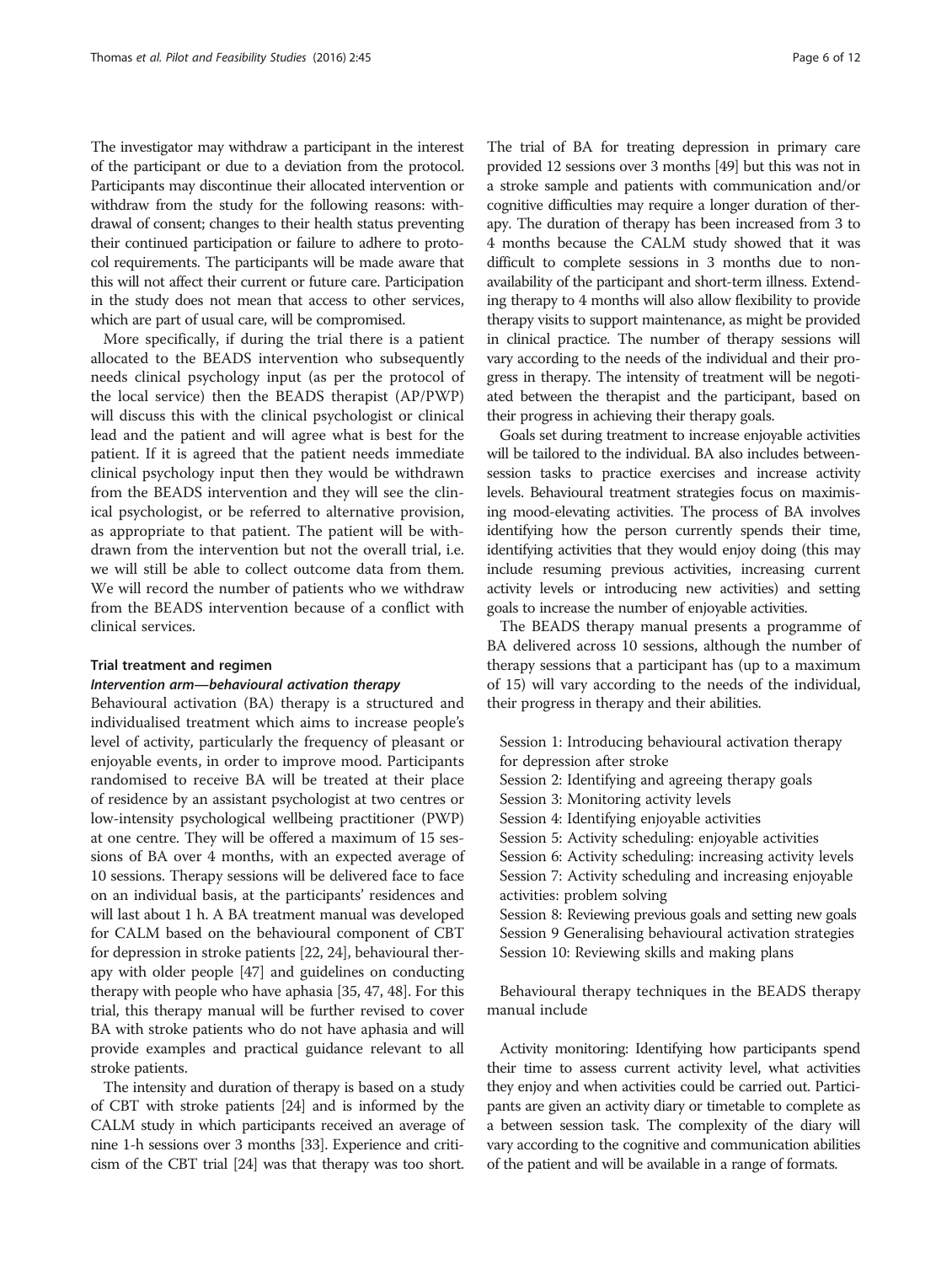Activity scheduling: Planning in advance realistic activities and goals for the participant to complete each day, which increases the likelihood that activities will be carried out. The intention is to gradually increase activities, and therefore the amount of positive reinforcement received, in order to improve mood. Activities will be set according to the abilities and goals of the individual.

Graded task assignment: Breaking a large task into smaller, manageable steps provides the opportunity to practise tasks participants find difficult. For example, for someone who wants to go shopping, they would start by going to a familiar local shop where they know people already; this would then be extended to going to a larger shop which is further away.

At two of the study sites, the therapists will be an NHS employed assistant psychologist. These are psychology graduates who work under the supervision of a clinical psychologist. At the third study site, the therapist will be a low-intensity psychological wellbeing practitioner who will have completed an accredited postgraduate certificate to qualify them as a psychological wellbeing practitioner. The therapists will attend a 2-day training workshop on BA led by an NHS consultant clinical psychologist and the chief investigator. The workshop will also include training from a speech and language therapist on communicating with stroke patients with cognitive and/or communication difficulties. Weekly clinical supervision for the therapists will be provided by a local clinical psychologist at each centre. In addition, the therapists will have a monthly teleconference with the chief investigator and NHS clinical psychologist.

#### Control arm—usual care

Participants in the usual care group will follow the current care pathway. Participants will receive all other services routinely available to them as local practice but will have no contact with the trial therapist. This group is the control arm and their care will be recorded to document usual care to inform the design of the definitive trial. Stroke survivors are admitted to hospital, usually to a stroke unit. On discharge, they may receive input from an early supported discharge team or input from a community stroke or rehabilitation team. Availability of psychological support in the community is inconsistent and likely to vary widely across the country as highlighted by the Stroke Improvement Programme [[50\]](#page-10-0). The CALM trial [[33\]](#page-10-0) found that at the 3-month follow-up, only 14 % of participants had received mental health treatment in the past 3 months (from a mental health nurse, counsellor, psychologist or psychiatrist) and this decreased to 10 % at the 6-month follow-up. Although Improving Access to Psychological Therapies (IAPT) have extended their remit to include people with physical health problems [[51, 52](#page-10-0)] the current rate of uptake by stroke patients is unknown.

Only patients not currently receiving psychological intervention are eligible to be recruited to BEADS. The provision of clinical psychology varies. Some sites have a full-time clinical psychologist providing input to both hospital and community services and other sites can access this service but do not have dedicated provision. IAPT services will consider treating stroke patients if referred, but this rarely occurs. GPs may prescribe antidepressants. Only those with severe mental health problems are referred to psychiatrists. The content of usual care is decided locally by the clinical team as to what this will be, as per local services.

#### Intervention fidelity

To ensure the fidelity of the intervention, the content of treatment will be described and analysed. This will be achieved by video recording up to 24 intervention sessions, eight at each of the three centres. Participants and sessions will be selected iteratively using purposive sampling to represent the range of severity of depression (mild, moderate, severe from baseline scores) and across the phases of therapy (beginning, middle and end). Practices for video recording will draw upon guidance on minimising intrusiveness of the recording [\[53,](#page-10-0) [54\]](#page-10-0). The assessors analysing the videos will apply a customised therapy record form designed to capture a variety of key elements spanning all aspects of the intervention. Should a participant decline video recording, they will be offered audio recording instead. Participants will not be excluded from the study if they do not want to be video or audio recorded.

The therapists will also keep treatment notes for each session to summarise the content of the intervention, and to record goals set during BA and whether these were achieved. Therapists will also complete a record form of therapy content per session. The record form will quantify the content of the intervention (for example, how much time in each session was spent on different components). The record form will be based on a time sampling sheet adapted from that used in the CALM study and based on the content of the BA manual for this study. There will be triangulation between the videos, therapy record form and manual.

Qualitative interviews will be conducted with 16 participants (eight per arm), 10 carers (five per arm), and all three therapists by an independent researcher to provide a description of the acceptability of the design and procedures used in the trial and the BA intervention. All participants who participate in an interview will provide informed consent to do so. Participants will be selected iteratively using purposive sampling to represent participants from all three centres, the range of severity of depression (from baseline scores) and representation of stroke survivors with and without aphasia. All interviews will be audio recorded.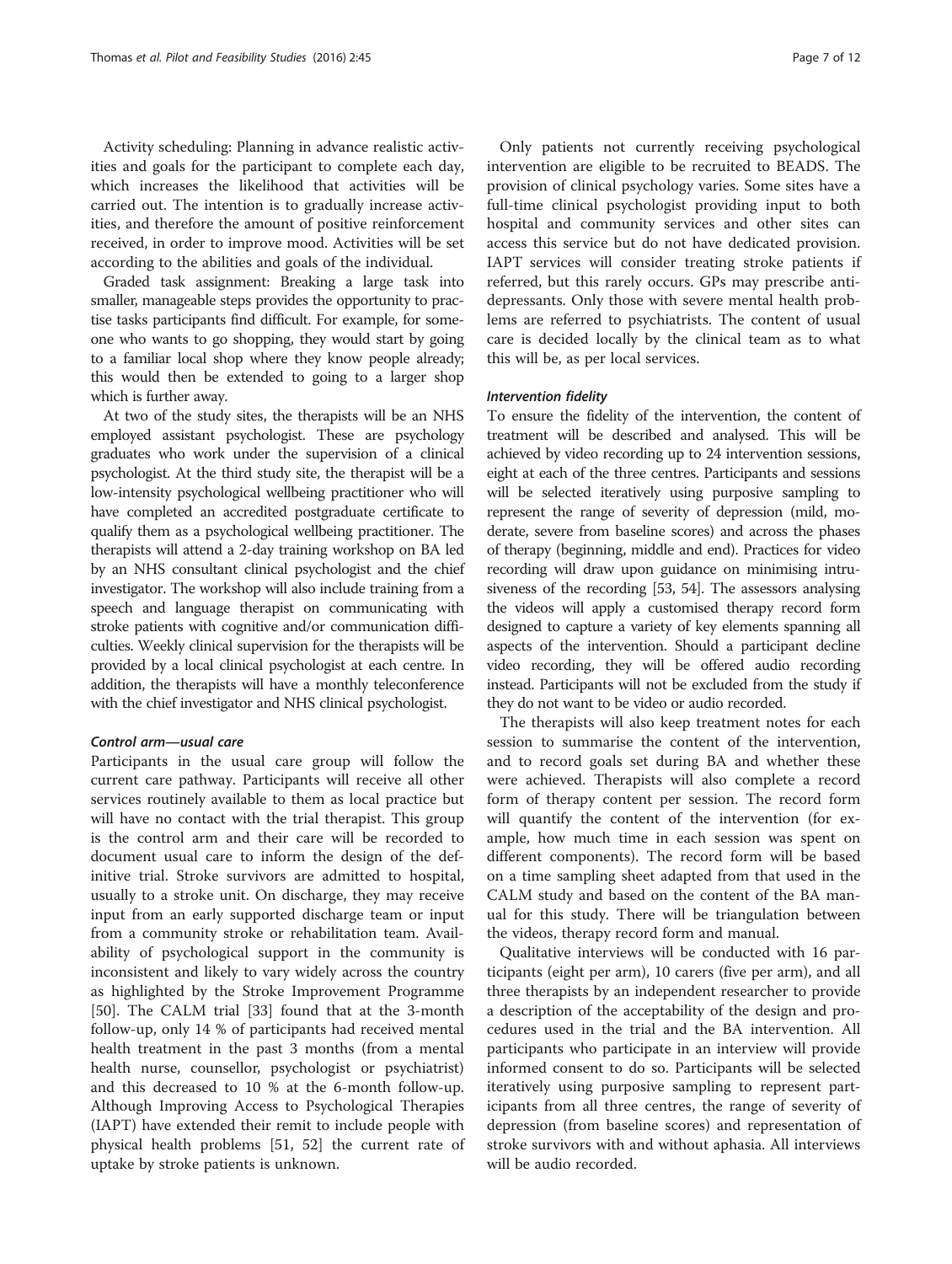#### Patient-centred outcomes

In addition to the feasibility outcomes, the primary clinical outcome measure at 6 months is the PHQ-9 [\[39\]](#page-10-0). For those participants with moderate to severe language problems who are unable to complete the PHQ-9, the Visual Analog Mood Scales (VAMS) Sad item [\[40\]](#page-10-0) will be used—this is a single-item visual analog mood measure. The number of participants unable to complete the PHQ-9 will be recorded, and the VAMS Sad will be completed with all participants so the relationship between the two measures can be explored.

The following measures will also be used to assess outcomes at 6 months:

- Stroke Aphasic Depression Questionnaire—Hospital version (observer-rated depression) [[55](#page-10-0)]
- Nottingham Leisure Questionnaire (leisure activities) [[56](#page-11-0)]
- Nottingham Extended Activities of Daily Living (functional outcome) [[57](#page-11-0)]
- Carer Strain Index (carer-rated level of strain) [\[58](#page-11-0)]
- EuroQol EQ5D (health-related quality of life)—standard version [\[59\]](#page-11-0) and picture-based version intended to be accessible for people with cognitive problems [\[60](#page-11-0)] for patients and carers (and proxy version)
- Healthcare resource use questionnaire

#### Sample size calculation

As a feasibility study, this is not powered for efficacy and no formal interim analyses of efficacy are planned. Rather, the sample size for a feasibility study should be adequate to estimate the uncertain critical parameters (standard deviation for continuous outcomes; consent rates, event rates, attrition rates for binary outcomes) needed to inform the design of the definitive RCT with sufficient precision. The sample size of 60 patients allows standard deviation for continuous outcomes, such as the PHQ-9 and VAMS Sad, to be estimated to within precision of approximately  $\pm 19$  % of its true value (with 95 % confidence). Allowing for 15 % attrition by 6-month postrandomisation follow-up, 72 participants need to be recruited. To achieve the target sample size of 72, over the 12-month recruitment period, with three centres we need to randomise two participants per centre per month.

#### Data analysis

All trial analyses will be conducted according to an a priori statistical analysis plan that will be prepared during the early stages of the trial in agreement by the Trial Management Group, Trial Steering Committee and the Data Monitoring and Ethics Committee. Primary analysis will be conducted on the intention-to-treat population; however, exploratory analysis may be conducted excluding patients who do not comply with the protocol.

As the trial is a pragmatic parallel group, the data will be reported and presented according to the CONSORT 2010 statement [\[61\]](#page-11-0). As a feasibility study the main analysis will be descriptive and focus on confidence interval estimation and not formal hypothesis testing and will be guided by the Thabane et al. (2010) checklist for reporting of pilot trials [\[37\]](#page-10-0). Rates of consent, recruitment and follow-up by centre and by randomised group will be reported. Outcome measures will be summarised overall and by randomised group, to inform sample size estimation for the definitive trial. The data from this feasibility study will be used to estimate the consent rate, attrition rate and the variability of the continuous outcomes in the trial population and use this information to inform the sample size calculation for the definitive RCT. Study site will be treated as a covariate in an adjusted analysis where we estimate the treatment effect adjusted for baseline score and site. Since the intervention is therapist led, the data will be used to estimate the intra-cluster correlation coefficient for patients treated by the same therapist using a marginal or random effects model for the 6-month post-randomisation PHQ-9 outcome.

As part of the feasibility analysis, the effect size for the 6-month PHQ-9 outcome and the difference in mean scores (and associated 95 % confidence intervals [\[62](#page-11-0)]) between groups will be estimated. A marginal or random effects model will be used to allow for any clustering by therapist, with baseline PHQ-9 as a covariate to check that the likely effect is within a clinically relevant range, and this will be used as confirmation that it is worth progressing with the definitive trial. The accuracy of the cut-off of the VAMS Sad in comparison with the PHQ-9 will also be checked. This information along with the acceptability of the study design and protocol to patients and carers; the safety of the intervention; patient recruitment and consent/retention rates will enable us to determine whether or not the definitive RCT is feasible.

#### Health economic analysis

For the health economic analysis a cost-utility analysis will be undertaken from the NHS and personal social service perspective. Due to the importance of carers for patients with post-stroke depression, a supplementary analysis will be undertaken, taking a societal perspective. Costs and utilities will be estimated for individual patients using data collected at baseline and follow-up, based upon responses to EQ5D and resource use questionnaires, combined with standard cost and valuation sources [[63](#page-11-0)–[65\]](#page-11-0). Costs will include intervention costs and health care resource use. Questionnaires will be tested as a method for collecting resource use data and information on carer time.

Participants who do not have moderate or severe language problems will be asked to complete the standard version of the EQ5D as well as an amended picture-based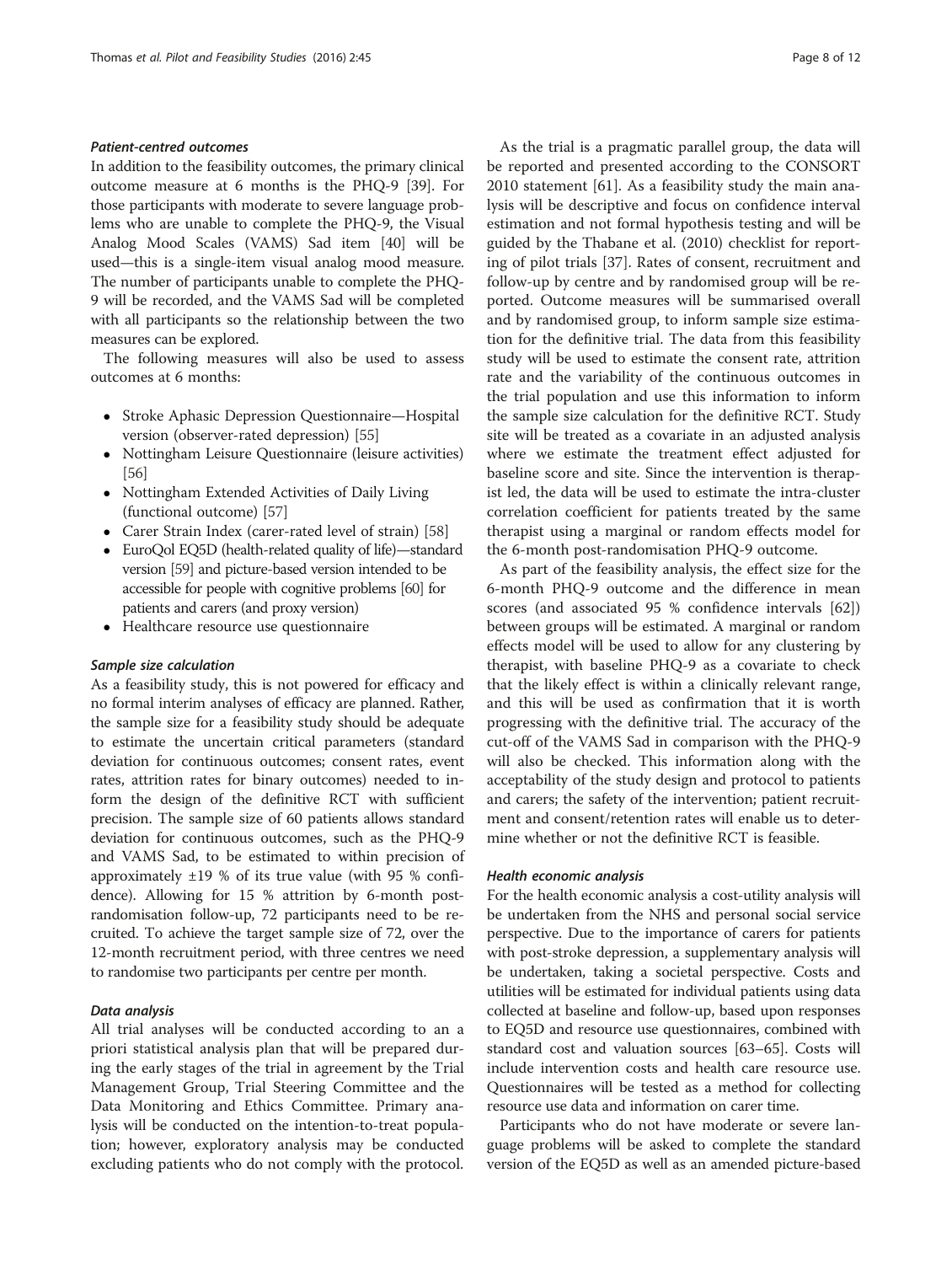version that is intended to be accessible to people with aphasia. This has not been validated but has been used in studies with similar patient populations [[60](#page-11-0), [66](#page-11-0), [67](#page-11-0)]. Participants who do have moderate to severe language problems will be asked to complete the accessible version of the EQ5D. In addition, for participants who have carers, the carer will be asked to complete a standard EQ5D by proxy [[60](#page-11-0)]. This will allow us to test alternative methods for collecting data from which to calculate quality-adjusted life years (QALYs) relevant for the patients included in the study. Utility scores based upon EQ5D responses will be calculated for patients at baseline and follow-up and QALYs will be calculated using the area under the curve defined by the scores and straight line interpolation.

Differences between costs and QALYs in the two groups will be described and the incremental cost-effectiveness ratio will be calculated. A trial-based analysis will be supplemented by an analysis using a simple decision analytic model, which will be used to estimate the costeffectiveness of the intervention over the lifetime of the patients. This will be populated using the trial data plus information from the literature where required. Whilst this analysis will allow the estimation of lifetime costeffectiveness and associated cost-effectiveness acceptability curves through the use of probabilistic sensitivity analysis, it is recognised that this will represent only a provisional estimate of the potential cost-effectiveness of the intervention, due to the nature of the feasibility study. The key outcome from the economic evaluation will be provided by a value of information analysis which will allow us to identify those model parameters that are the best candidates for further research [[68\]](#page-11-0). This will be done by estimating expected values of perfect information for each parameter, which in essence identifies the maximum return for additional research [[69\]](#page-11-0).

#### Qualitative data analysis

The qualitative data will be analysed thematically, using a framework analysis approach [\[70](#page-11-0)] to allow us to explore both a priori and emergent themes across the dataset. The transcripts from the patient and carer interviews will be explored to understand their experiences of being recruited into the trial, the study procedures and for those in the intervention group, their experiences of the BA therapy, acceptability and any perceived impacts or benefits. The transcripts of the interviews with the therapists will be examined to understand the feasibility and acceptability of the study and intervention procedures in more depth, with a view to informing the design of any future trial and subsequent intervention.

#### Anticipated risks and benefits

This study is not an investigation of a medicinal product and entails no invasive procedures. The benefits of BA suggested by the CALM trial include improved mood [[33\]](#page-10-0). No participants will have any existing treatments withdrawn. The intervention is low risk to the trial participants however, and stopping on grounds of patient safety is not anticipated. As this is a feasibility trial, it will not stop early for efficacy. The study may be stopped as a whole because of safety concerns or issues with study conduct at the discretion of the sponsor. There are no formal statistical criteria for stopping the trial early. Decisions to stop the trial early on grounds of safety or futility will be made by the Trial Steering Committee (TSC) on the basis of advice from the Data Monitoring and Ethics Committee (DMEC).

There is a risk that participants may experience some distress from being asked about their mood, but all researchers and therapists will be trained to deal with these situations. If at any point during the baseline assessment, intervention or outcome assessment the researcher or therapist is concerned about a participant, for example, severe distress or reporting feeling suicidal, then the necessary referrals will be made.

#### Suicide and suicidal intentions

The risks of suicide are inherent in the nature of the condition under scrutiny (depression), and for the purposes of this study are classed as adverse events. We will follow good clinical practice in monitoring for suicide risk during all encounters with trial participants. Where any risk to patients due to expressed thoughts of suicide is encountered, we will follow local suicide protocols for each participating site.

#### Data management

The case report form (CRF) will be used to record details at all stages of the study. CRF data will be entered at participating sites by trial staff onto an online database developed and managed by the Sheffield Clinical Trials Research Unit. Data will be stored in line with standard operating procedures. In order to help ensure good data quality, validation checks will be applied at point of entry, and comprehensive post-entry validation reports will be run regularly to generate discrepancies for site staff to investigate. Additionally, a sample of paper CRF records will be verified against the database data to identify any data entry issues.

#### Site monitoring

Site monitoring will be completed before, during and after the trial to monitor trial data quality. For example, confirmation of informed consent; source data verification (review of paper CRFs against source data); data entry verification (review of database records against paper CRFs); data storage and data transfer procedures; local quality control checks and procedures. Entries on CRFs will be verified by inspection against the source data. A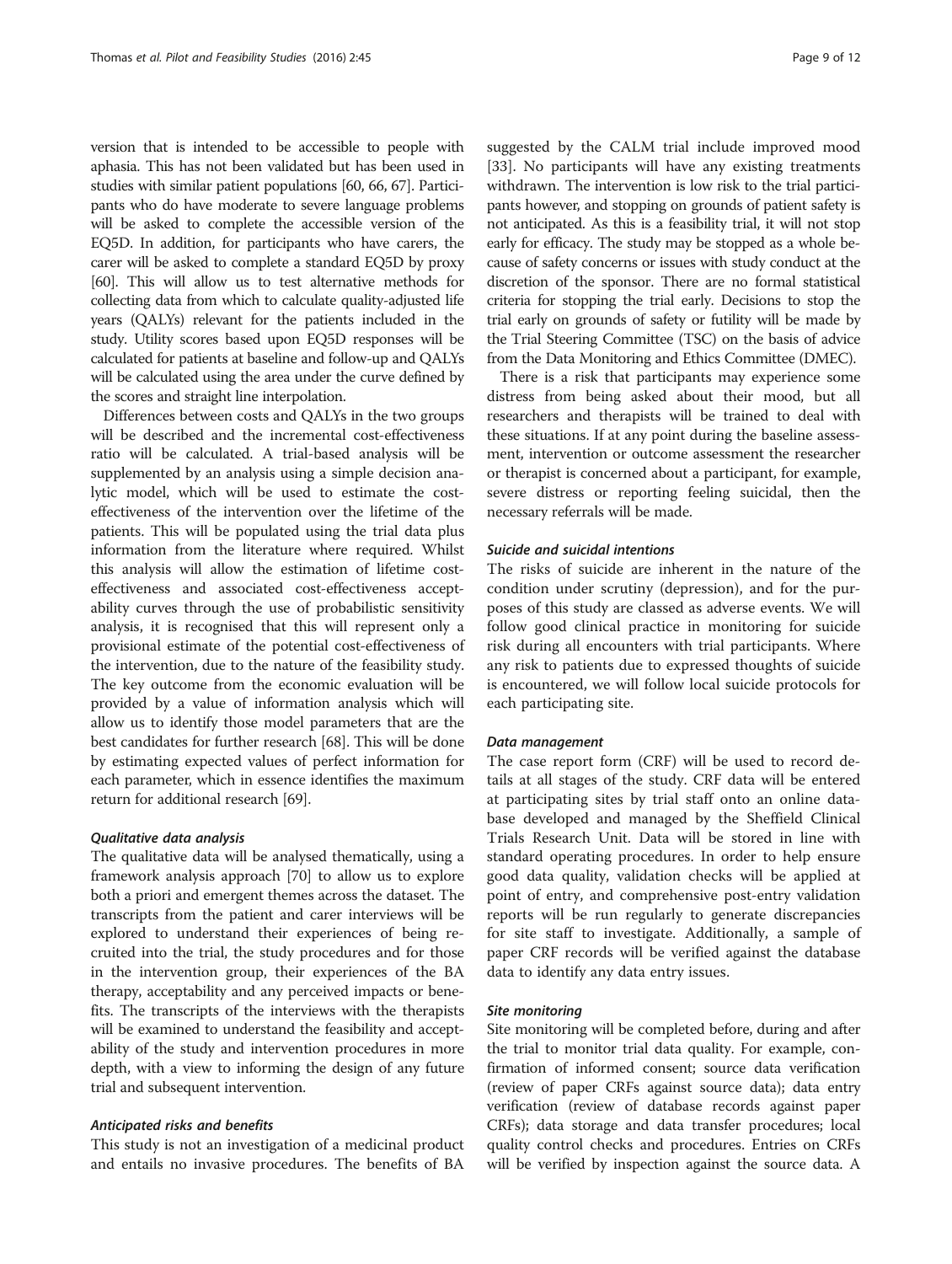<span id="page-9-0"></span>sample of CRFs (at least 10 %) will be checked on a regular basis for verification of all entries made. In addition, the subsequent capture of the data on the trial database will be checked. Where corrections are required these will carry a full audit trail and justification.

#### Publication and dissemination policy

We will disseminate findings in peer-reviewed scientific journals and clinical and academic conferences, both national and international. A final report and monograph will be produced for the funder (National Institute for Health Research Health Technology Assessment). We will ensure regular dissemination to interested parties via the study website or mailing lists. A lay summary of findings for participants, service users and carers that is accessible to stroke survivors will be produced in consultation with the PPI group. An executive summary will be prepared for the Trusts where the research was conducted.

#### User and public involvement

A Public and Patient Involvement group has been formed for the study and will have input at the planning, conduct, analysis and dissemination stages of the study. A plain English summary of study progress will be provided to the group every 6 months and they will meet at regular intervals throughout the study. Information materials for participants will be developed in consultation with the group to ensure they are appropriate and accessible. Involvement will also include advice on considerations of how best to deliver the intervention to the stroke population, from the service users' perspective; contributing to ideas on recruitment strategies. This group will also advise on the dissemination materials.

#### Trial management

Three committees have been established to govern the conduct of the study: the Trial Steering Committee (TSC), Data Monitoring and Ethics Committee (DMEC) and the Trial Management Group (TMG). The TSC will consist of an independent chair with clinical and research expertise in the topic area and three other topic experts. The TSC will meet at least every 6 months to supervise the overall conduct of the trial. The DMEC will consist of an independent chair with clinical and research expertise in the topic area, and two other topic experts, plus an independent medical statistician. The role of the DMEC is to review serious adverse events thought to be treatment-related and look at outcome data regularly during data collection. They will meet at least annually.

### **Discussion**

This pilot trial is designed to assess the feasibility of a definitive multicentre RCT to evaluate the clinical and costeffectiveness of BA for treating post-stroke depression. Ethical approval was obtained on 29 January 2015. Recruitment to BEADS started in May 2015 and is planned to run until the end of April 2016.

#### Abbreviations

BA, behavioural activation; BEADS, Behavioural Activation Therapy for Depression after Stroke; CALM, Communication and Low Mood; CBT, cognitive behavioural therapy; CRF, case report form; CST, Consent Support Tool; CTRU, Clinical Trials Research Unit; DMEC, Data Monitoring and Ethics Committee; IAPT, Improving Access to Psychological Therapies; PHQ-9, Patient Health Questionnaire-9; RCT, randomised controlled trial; TSC, Trial Steering Committee; VAMS, Visual Analog Mood Scales

#### Acknowledgements

We would like to thank Gemma Hackney and Sarah Eshtan for research support and trial management, Helen Wakefield for administrative support, Saleema Rex for data management support, staff at study sites for supporting the study in local stroke services, our patient and carer advisory group, Trial Steering Committee, and Data Monitoring and Ethics Committee.

#### Funding

This research is funded by National Institute for Health Research Health Technology Assessment programme (13/14/01). The views and opinions expressed therein are those of the authors and do not necessarily reflect those of the Health Technology Assessment programme, NIHR, NHS or the Department of Health.

#### Authors' contributions

ST, AERD, NBL and RdN conceptualised the study. ST led the project. EC and ST drafted the manuscript. EC was the trial manager and prepared the trial documentation. CC provided the clinical trials and methodological input. TE provided the medical expertise. RP led and wrote the informed consent aspects of the trial. ST, PC, AERD, NBL and RdN developed the intervention plan and intervention fidelity. NRL led the design and analysis plan of the health economics components. SW led the statistical analysis plan with input from LM. TC led on the data management. All authors participated in the design of the study and recruitment plan. All authors read and approved the final manuscript.

#### Competing interests

The department where SJW works (ScHARR, University of Sheffield) has contracts and/or research grants with the Department of Health, NIHR, HTA and NICE.

#### Author details

<sup>1</sup> Division of Rehabilitation and Ageing, School of Medicine, B Floor Medical School, Queens Medical Centre, University of Nottingham, Nottingham NG7 2UH, UK. <sup>2</sup>Sheffield Clinical Trials Research Unit, School of Health and Related Research, University of Sheffield, Regent Court, 30 Regent Street, Sheffield S1 4DA, UK. <sup>3</sup>School of Health and Related Research, University of Sheffield Regent Court, 30 Regent Street, Sheffield S1 4DA, UK. <sup>4</sup>Vascular Medicine Division of Medical Sciences and GEM, School of Medicine, Royal Derby Hospital, University of Nottingham, Uttoxeter Road, Derby DE22 3DT, UK. 5 School of Health Sciences, A Floor, South Block, Queens Medical Centre, University of Nottingham, Nottingham NG7 2HA, UK.

#### Received: 4 March 2016 Accepted: 25 June 2016 Published online: 10 August 2016

#### References

- 1. Lincoln NB, Kneebone II, Macniven JAB, Morris R. Psychological management of stroke. Oxford: Wiley-Blackwell; 2012.
- 2. Ayerbe L, Ayis S, Wolfe CDA, Rudd AG. Natural history, predictors and outcomes of depression after stroke: systematic review and meta-analysis. Br J Psychiatry. 2013;202:14–21.
- 3. Ghose SS, Williams LS, Swindle RW. Depression and other mental health diagnoses after stroke increase inpatient and outpatient medical utilization three years poststroke. Med Care. 2005;43:1259–64.
- 4. Pohjasvaara T, Vataja R, Leppavuori A, Kaste M. Depression is an independent predictor of poor long-term functional outcome poststroke. Eur J Neurol. 2001;8:315–9.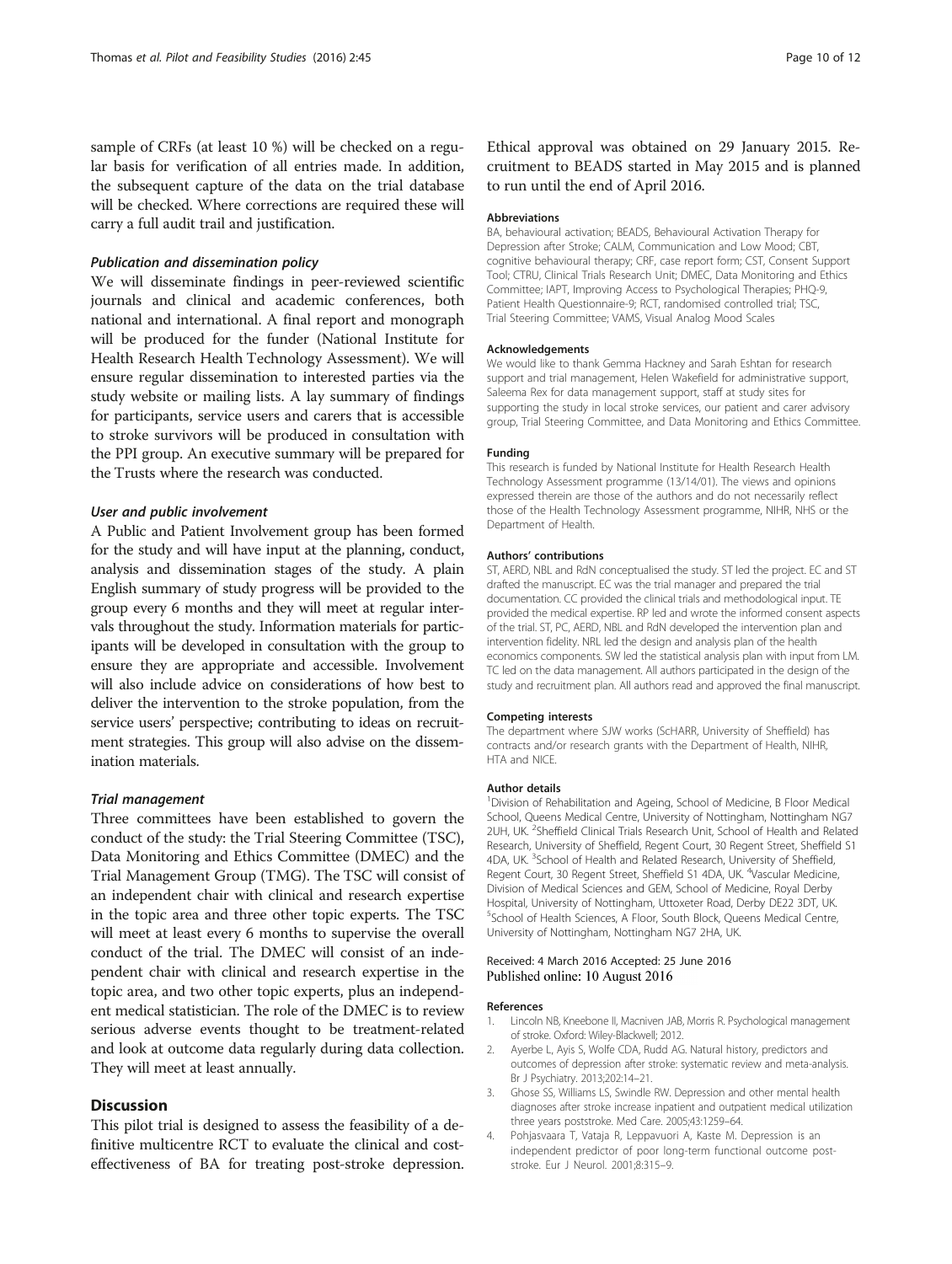- <span id="page-10-0"></span>5. Van de Weg FB, Kuik DJ, Lankhorst GJ. Post-stroke depression and functional outcome: a cohort study investigating the influence of depression on functional recovery from stroke. Clin Rehabil. 1999;13:268–72.
- 6. Herrmann N, Black SE, Lawrence J, Szekely C, Szalai JP. The Sunnybrook Stroke Study: a prospective study of depressive symptoms and functional outcome. Stroke. 1998;29:618–24.
- 7. Gillen R, Tennen H, McKee TE, Gernert-Dott P. Depressive symptoms and history of depression predict rehabilitation efficiency in stroke patients. Arch Phys Med Rehabil. 2001;82:1645–9.
- 8. Cameron JI, Cheung AM, Streiner DL, Coyte PC, Steward DE. Stroke survivor depressive symptoms are associated with family caregiver depression during the first 2 years poststroke. Stroke. 2011;43:302–6.
- 9. Bartoli F, Lillia N, Lax A, Crocamo C, Mantero V, Carrà G, Agostoni E, Clerici M. Depression after stroke and risk of mortality: a systematic review and metaanalysis. Stroke research and treatment. 2013;2013. doi:[10.1155/2013/862978.](http://dx.doi.org/10.1155/2013/862978)
- 10. Appleby J, Thompson J, Galea A. How is the NHS performing? Quarterly monitoring report September 2012. The King's Fund. 2012. Available at: [http://www.kingsfund.org.uk/publications/how-nhs-performing-september-](http://www.kingsfund.org.uk/publications/how-nhs-performing-september-2012)[2012](http://www.kingsfund.org.uk/publications/how-nhs-performing-september-2012). Accessed 18 Jul 2016.
- 11. Bays CL. Quality of life of stroke survivors: a research synthesis. J Neurosci Nurs. 2001;33:310–6.
- 12. Berthier ML. Poststroke aphasia: epidemiology, pathophysiology and treatment. Drugs Aging. 2005;22(2):163–82.
- 13. Engelter ST, Gostynski M, Papa S, Frei M, Born C, Ajdacic-Gross V, Gutzwiller F, Lyrer PA. Epidemiology of aphasia attributable to first ischemic stroke. Stroke. 2006;37:1379–84.
- 14. Nys G, van Zandvoort M, de Kort P, Jansen B, DeHaan E, Kappelle L. Cognitive disorders in acute stroke: prevalence and clinical determinants. Cerebrovasc Dis. 2007;23:408–16.
- 15. Lesniak M, Bak T, Czepiel W, Seniow J, Czlonkowska A. Frequency and prognostic value of cognitive disorders in stroke patients. Dement Geriatr Cogn Disord. 2008;26:356–63.
- 16. Kauhanen ML, Korpelainen JT, Hiltunen P, Määttä R, Mononen H, Brusin E, et al. Aphasia, depression, and non-verbal cognitive impairment in ischaemic stroke. Cerebrovasc Dis. 2000;10:455–61.
- 17. Thomas SA, Lincoln NB. Predictors of emotional distress after stroke. Stroke. 2008;39:1240–5.
- 18. Hackett ML, Yang M, Anderson CS, Horrocks JA, House AO. Interventions for treating depression after stroke. Cochrane Database Syst Rev. 2008;Issue 4:CD003437.
- 19. Mitchell PH, Veith RC, Becker KJ, Buzaitis A, Cain KC, Fruin M, et al. Brief psychosocial-behavioral intervention with antidepressant reduces poststroke depression significantly more than usual care with antidepressant. Stroke. 2009;40:3073–8.
- 20. Watkins CL, Auton MF, Deans CF, Dickinson HA, Jack CIA, Lightbody C, et al. Motivational interviewing early after stroke. A randomized controlled trial. Stroke. 2007;38:1004–9.
- 21. Watkins CL, Wathan JV, Leathley MJ, Auton MF, Deans CF, Dickinson HA, et al. The 12-month effects of early motivational interviewing after acute stroke: a randomized controlled trial. Stroke. 2011;45:1956–61.
- 22. Lincoln NB, Flannaghan T, Sutcliffe L, Rother L. Evaluation of cognitive behavioural treatment of depression after stroke: a pilot study. Clin Rehabil. 1997;11:114–22.
- 23. Rasquin SMC, van de Sande P, Praamstra AJ, van Heugten CM. Cognitivebehavioural intervention for depression after stroke: five single case studies on effects and feasibility. Neuropsychol Rehabil. 2009;19:208–22.
- 24. Lincoln NB, Flannaghan T. Cognitive behavioural psychotherapy for depression following stroke. Stroke. 2003;43:111–5.
- 25. Lewinsohn PM. A behavioural approach to depression. In: Friedman R, Katz M, editors. The psychology of depression: Contemporary theory and research. Washington, D.C: V.H.Winston & Sons; 1974. p. 157–78.
- 26. Martell CR, Dimidjian S, Herman-Dunn R. Behavioral activation for depression: a clinician's guide. New York: Guilford Press; 2010.
- 27. Cuijpers P, van Straten A, Warmerdam L. Behavioral activation treatments of depression: a meta-analysis. Clin Psychol Rev. 2007;27:318–26.
- 28. Ekers D, Richards D, Gilbody S. A meta-analysis of randomized trials of behavioural treatment of depression. Psychol Med. 2008;38:611–23.
- 29. Jacobson NS, Dobson KS, Truax PA, Addis ME, Koerner K, Gollan JK, et al. A component analysis of cognitive-behavioral treatment for depression. J Consult Clin Psychol. 1996;64:295–304.
- 30. Mazzucchelli T, Kane R, Rees C. Behavioral activation treatments for depression in adults: a meta-analysis and review. Clin Psychol Sci Pract. 2009;16:383–411.
- 31. Scogin F, Welsh D, Hanson A, Stump J, Coates A. Evidence-based psychotherapies for depression in older adults. J Consult Clin Psychol. 2005;12:222–37.
- 32. Teri L, Logsdon RG, Uomoto J, McCurry SM. Behavioral treatment of depression in dementia patients: a controlled clinical trial. J Gerontol. 1997;52B:159–66.
- Thomas SA, Walker MF, Macniven JA, Haworth H, Lincoln NB. Communication and Low Mood (CALM): a randomized controlled trial of behavioural therapy for stroke patients with aphasia. Clin Rehabil. 2013;27:398–408.
- 34. Kanter JW, Puspitasari AJ, Santos MM, Nagy GA. Behavioural activation: history, evidence and promise. Br J Psychiatry. 2012;200:361–3.
- 35. Grober S, Hibbard MR, Gordon WA, Stein PN, Freeman A. The psychotherapeutic treatment of post-stroke depression with cognitive behavioural therapy. In: Gordon WA, editor. Advances in Stroke Rehabilitation. Andover: Andover Medical Publishers; 1993. p. 215–41.
- 36. Lancaster GA, Dodd S, Williamson PR. Design and analysis of pilot studies: recommendations for good practice. J Eval Clin Pract. 2004;10:307–12.
- 37. Thabane L, Ma J, Chu R, Cheng J, Ismaila A, Rios LP, Robson R, Thabane M, Giangregorio L, Goldsmith CH. A tutorial on pilot studies: the what, why and how. BMC Med Res Methodol. 2010;10:1.
- 38. Arain M, Campbell MJ, Cooper CL, Lancaster GA. What is a pilot or feasibility study? A review of current practice and editorial policy. BMC Med Res Methodol. 2010;10:67.
- 39. Kroenke K, Spitzer RL, Williams JB. The PHQ-9: validity of a brief depression severity measure. J Gen Intern Med. 2001;16:606–13.
- 40. Stern RA. Visual Analog Mood Scales Professional Manual. Odessa, FL: Psychological Assessment Resources Inc; 1997.
- 41. Jayes M, Palmer R. Initial evaluation of the Consent Support Tool: a structured procedure to facilitate the inclusion and engagement of people with aphasia in the informed consent process. Int J Speech Lang Pathol. 2014;16:159–68.
- 42. Enderby P, Wood V, Wade D. Frenchay Aphasia Screening Test. Oxford: Whurr Publishers; 1997.
- 43. Nasreddine ZS, et al. The Montreal Cognitive Assessment, MoCA: a brief screening tool for mild cognitive impairment. J Am Geriatr Soc. 2005;53:695–9.
- 44. van Swieten J, Koudstaal P, Visser M, Schouten H, et al. Interobserver agreement for the assessment of handicap in stroke patients. Stroke. 1988;19:604–7.
- 45. Siemonsma PC, Walker MF. Practical guidelines for independent assessment in randomized controlled trials (RCTs) of rehabilitation. Clin Rehabil. 1997;11:273–9.
- 46. Minns Lowe CJ, Wilson MS, Sackley CM, Barker KL. Blind outcome assessment: the development and use of procedures to maintain and describe blinding in a pragmatic physiotherapy rehabilitation trial. Clin Rehabil. 2011;25:264–74.
- 47. Laidlaw K, Thompson LW, Dick-Siskin L, Gallagher-Thompson D. Cognitive behaviour therapy with older people. UK: John Wiley & Sons Ltd.; 2003.
- 48. Broomfield NM, Laidlaw K, Hickabottom E, Murray MF, Pendrey R, Whittick GDC. Post-stroke depression: the case for augmented, individually tailored cognitive behavioural therapy. Clin Psychol Psychother. 2011;18:202–17.
- Ekers D, Richards D, McMillan D, Bland M, Gilbody S. Behavioural activation delivered by the non-specialist: phase II randomised controlled trial. Br J Psychiatry. 2011;198:66–72.
- 50. NHS Improvement Stroke. Psychological care after stroke: improving stroke services for people with cognitive and mood disorders. 2011.
- 51. The NHS Confederation. Investing in emotional and psychological wellbeing for patients with long term conditions. The NHS Confederation. 2012. Available at: [http://www.nhsconfed.org/resources/2012/04/investing-in](http://www.nhsconfed.org/resources/2012/04/investing-in-emotional-and-psychological-wellbeing-for-patients-with-long-term-conditions)[emotional-and-psychological-wellbeing-for-patients-with-long-term](http://www.nhsconfed.org/resources/2012/04/investing-in-emotional-and-psychological-wellbeing-for-patients-with-long-term-conditions)[conditions.](http://www.nhsconfed.org/resources/2012/04/investing-in-emotional-and-psychological-wellbeing-for-patients-with-long-term-conditions) Accessed 18 Jul 2016.
- 52. Department of Health. Improving access to psychological therapies: longterm conditions positive practice guide. 2008. [http://www.iapt.nhs.uk/silo/](http://www.iapt.nhs.uk/silo/files/longterm-conditions-positive-practice-guide.pdf) [files/longterm-conditions-positive-practice-guide.pdf.](http://www.iapt.nhs.uk/silo/files/longterm-conditions-positive-practice-guide.pdf) Accessed 18 Jul 2016.
- 53. Jordan B, Henderson A. Interaction analysis: foundations and practice. 1995. <http://lrs.ed.uiuc.edu/students/c-merkel/document4.HTM>. Accessed 2 Dec 2014.
- 54. Heath C. In: Silverman D, editor. Qualitative methods. London: Sage; 1997. p. 183–200.
- 55. Lincoln NB, Sutcliffe LM, Unsworth G. Validation of the stroke aphasic depression questionnaire (SADQ) for use with patients in hospital. Clin Neuropsychol Assess. 2000;1:88–96.